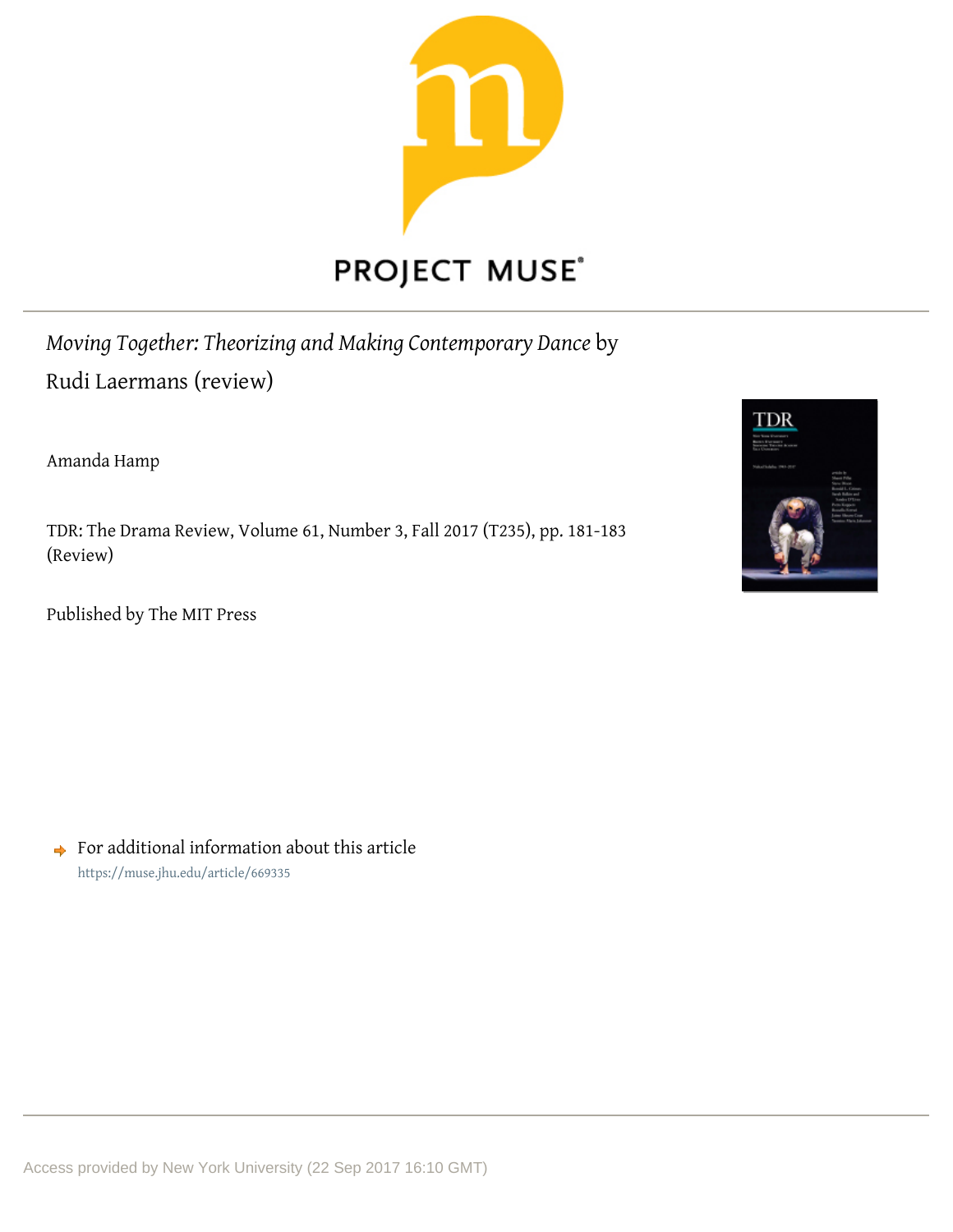Although the book's 11 chapters proceed more or less chronologically, the argument has a topical logic, pausing for a history of *Antigone*'s reception in philosophy, and to comment on the relation between revenge and tragedy, on neoclassicism, on Racine and Jacques Lacan, and on various engagements with the possibility of a postdramatic tragedy. The writing is determined, dense, occasionally abrupt. Peter Szondi is a presiding figure, alongside Bertolt Brecht; Terry Eagleton and Raymond Williams are briskly dismissed. But perhaps the most arresting element of this book is that, in ways reminiscent of a book Lehmann approves, Samuel Weber's *Theatricality as Medium* (2004), it conceives theatrical experience largely in relation to dramatic writing. Lehmann's engagement with writing is often luminous: the sense that *Oedipus the King* produces a spectatorial recognition (*anagnorisis*) of nonunderstanding, or that neoclassical acting in the status-driven theatre of 17th-century Paris focused on an "intersubjective" interplay of gazes rendered tragic through the designs of Racine's writing. But while Lehmann comments suggestively on the general importance of dance in understanding Greek performance, perhaps less persuasively on the movement from masked to unmasked acting, and shrewdly on the demands of modern symbolism in the theatre, there is only passing discussion of the material theatre and practical activities framing the tragic experience: architecture, acting practices, the disposition of audiences, and so on. It may well be that "the connection between the tragic and the theatre always takes shape in a different way" (411), but Lehmann's ferocious attention to the rhetoric of tragedy might particularize and materialize that experience, recalling for instance the structuring interplay of nascent capitalism and nationalism in the early modern experience of *Hamlet* or *Othello* sustaining the "sterile promontory" of London's wooden "O"; or the "aristocratic" intimacy choreographed by the drawing room performances imagined by W.B. Yeats (who, notably, saw his innovations in movement, gesture, and vocal technique precisely as means to foreground the poetic text); even the production decisions made around Kane's *4:48 Psychosis* (2000), which have typically domesticated the resistant mise-en-page of Kane's drama. *Tragedy and Dramatic Theatre* already delivers much more than it promises, but the impulse to ask for more arises from the informing structure of Lehmann's argument. For although there was a predramatic tragedy, and now a postdramatic tragedy, this book is preoccupied by tragic experience that can be known by its texts, the tragedy of that necessary spectre of Lehmann's perspective on performance, the "dramatic theatre."

*—W.B. Worthen*

## **Reference**

Lehmann, Hans-Thies. 2006. *Postdramatic Theatre*. Translated by Karen Jürs-Munby. London: Routledge.

*W.B. Worthen is the Alice Brady Pels Professor in the Arts at Barnard College, where he chairs the Department of Theatre. He is codirector of the PhD Program in Theatre at Columbia University, where he is also Professor of English and Comparative Literature, and Professor of Theatre in the School of the Arts. His most recent books are* **Drama: Between Poetry and Performance** *(Blackwell, 2010) and*  **Shakespeare Performance Studies** *(Cambridge, 2014). He is currently writing a book on theatre as technology. wworthen@barnard.edu*

*TDR: The Drama Review 61:3 (T235) Fall 2017. ©2017 New York University and the Massachusetts Institute of Technology*

*Moving Together: Theorizing and Making Contemporary Dance.* By Rudi Laermans. Amsterdam: Valiz, 2015; 429 pp.; \$28.95 paper.

In *Moving Together: Theorizing and Making Contemporary Dance*, Rudi Laermans offers a definition of contemporary dance, and analyzes how it's made. The book gives a discerning account of "dance beyond ballet" made in Flanders, the Dutch-speaking part of Belgium, between 1982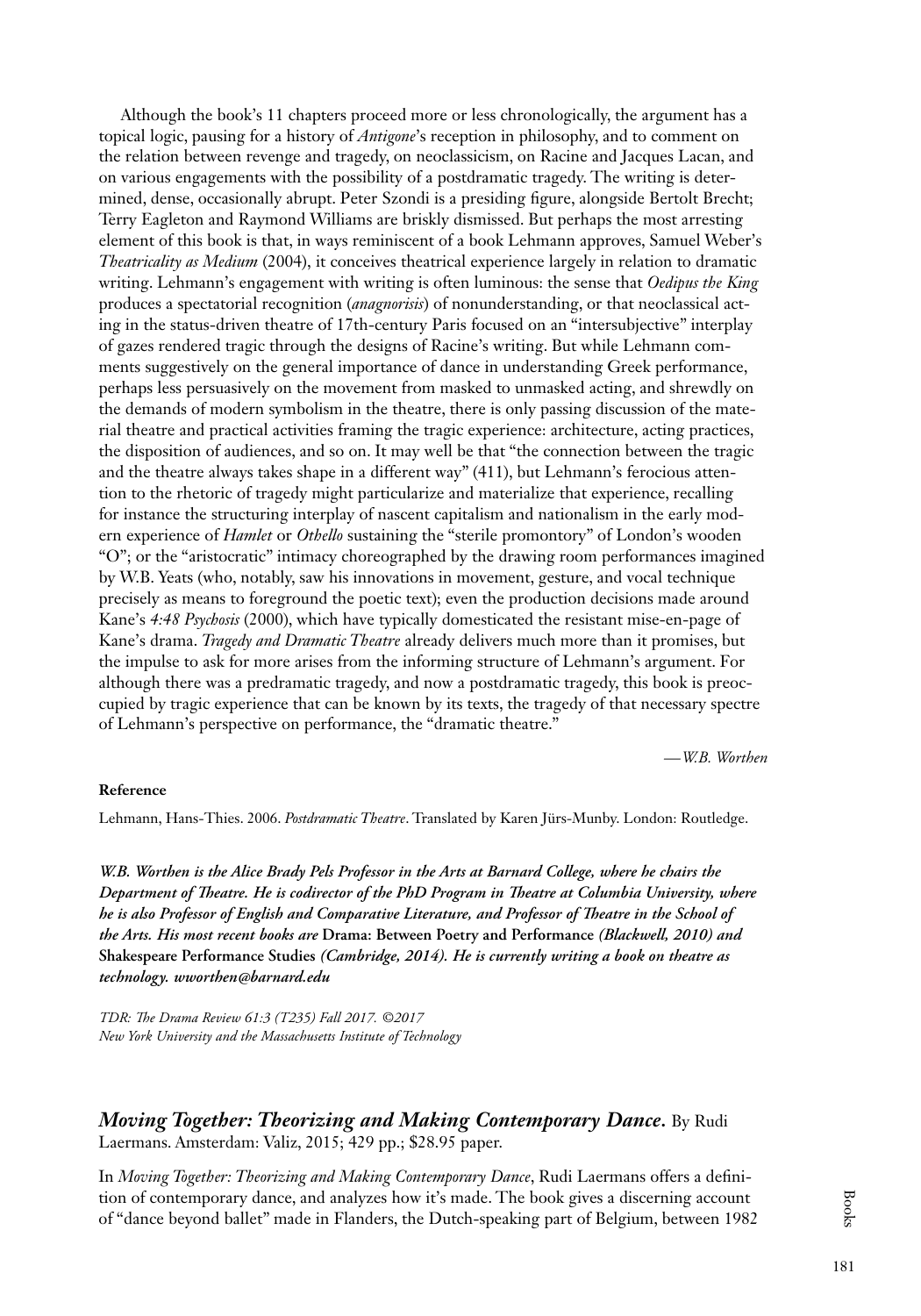

and 2006. Laermans highlights circumstances that fostered the "Flemish wave," and that currently sustain Brussels as a principal center of dance in Europe and the international circuit. These circumstances include substantial governmental funding; theatres such as Kaaitheater in Brussels and Vooruit in Ghent; the biennial Klapstuk (now operating as STUK), which began presenting both Flemish and international artists in 1983; and Anne Teresa De Keersmaeker's establishment of P.A.R.T.S. (Performing Arts Research and Training Studios) in 1995, which continues to populate the Flemish scene with graduates who become esteemed dancers and choreographers.

*Moving Together* has three main subjects of study: dances made between 1982 and 2006; a collaborative dance-making process led by De Keersmaeker with her company, Rosas, in 1995; and conversations and interviews conducted between 2008 and 2011 with dance artists involved in the transnational Brussels dance community. Laermans is a sociologist whose perspectives on dances, the field of dance, and the activities of

dance-making are informed by German social theorist Niklas Luhmann and his systems theory, which holds that social systems, such as the world of contemporary dance, are systems of communication. This influence is evident throughout Laermans's analysis and in statements such as: "Viewed through a sociological lens, one never is a tremendous choreographer but one endlessly *becomes* one through repeatedly being named as such by a plethora of individual actors" (77). Laermans also engages theories from Giorgio Agamben, Roland Barthes, Howard Becker, Walter Benjamin, Judith Butler, and Michel de Certeau. He includes voices from dance studies, such as Sally Banes, Ramsay Burt, Susan Foster, and chiefly André Lepecki. Additionally, he frequently references modern and postmodern dance artists, especially the Judson Dance Theatre, and he occasionally discusses the history of contemporary dance in relation to that of the visual arts. At over 400 pages, the book allows Laermans to consider contemporary dance, particular dances, and the dance-making process through multiple lenses.

The book is divided into two parts. In part 1, Laermans describes, historicizes, and theorizes contemporary dance and specific works presented in Flanders, and, in part 2, he analyzes a contemporary choreographic process, focusing on a "semi-directive mode of participative collaboration" (294). Each part contains sections that are divided into a "First Movement" and "Second Movement." Inserted at various points throughout this structure are intermezzi, where Laermans develops lines of thinking about various topics, such as "The Temporalities of Dance," "Reconsidering Conceptual Art," and "Defining 'The Choreographic,'" a term he conceives (without reference to Jenn Joy's project [2014]) as "the space in which dance is written" (195). Beginning in the first section's First Movement, Laermans frames much of his thinking in terms of opposites, paradoxes, and "unity of differences," such as when he posits, "the medium of dance is a merely virtual potential consisting of all possible movements and nonmovements" (53). Also in this first section, Laermans discusses Jérôme Bel's *Le Denier Spectacle* (1998) in order to introduce a main assertion of the book: what distinguishes contemporary dance from modern dance, "pure dance," or theatre dance is its reflexivity. Contemporary dance is a critical practice that meditates on and questions dance's material elements and discourses (46–50, 208–12).

Throughout part 1, Laermans offers a "thick description" of and theorizes pieces by reflexive dance makers, including Bel, De Keersmaeker, Vincent Dunoyer, Jan Fabre, Etienne Guilloteau, and Meg Stuart, with full sections devoted to work by De Keersmaeker and Stuart. Laermans argues that De Keersmaeker and the Rosas company complicate minimalist and "pure" dance by permitting performers' individuality and agency in their recitation of repetitive phrases, and